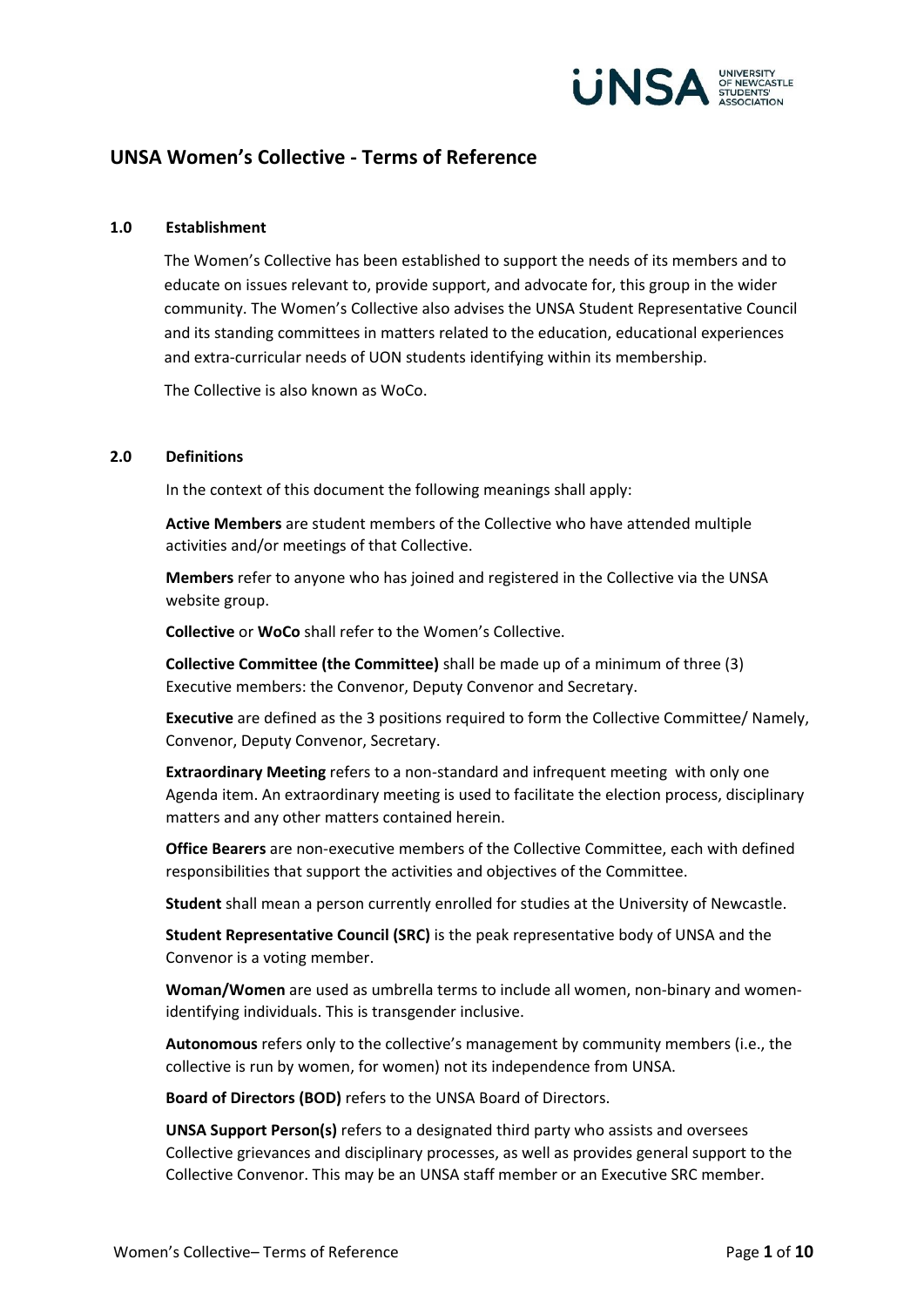#### **3.0 Aims and Objectives**

The aims and objectives of the Collective Committee are:

- 3.1 To support, represent and advocate for women, non-binary and womenidentifying students at the University of Newcastle;
- 3.2 To enhance and foster the social atmosphere and sense of community of the members of the Collective;
- 3.3 To inform, advise and educate members of the University community on best practice and issues relevant to members of the Collective;
- 3.4 To act as a key stakeholder in conversations on women, non-binary, womenidentifying issues for the UNSA SRC and the University at large.
- 3.5 To provide information and opportunities to engage with women's/feminist history, culture and the broader community; and,
- 3.6 To protect and promote the principles of social justice, fairness and equality through an anti-colonial and intersectional feminist lens.

#### **4.0 Membership**

- 4.1 Membership is open to all women, non-binary and woman-identifying students at the University of Newcastle.
- 4.2 There shall be no membership fee charged to join the Collective.
- 4.3 Individual Membership to the Collective must be renewed each calendar year via the UNSA website.

### **5.0 Meetings and Reporting**

- 5.1 The Collective Committee shall meet at least once before each convening of the SRC.
- 5.2 The notice of meeting, Agenda, Minute taking/decision making, and other related protocols must follow and adhere to the UNSA Meeting Guidelines.
	- 5.2.1 To declare a motion carried at any Collective meeting, a supermajority of 70% is required.
- 5.3 The Committee may be convened to attend any urgent matter of business at the request of any two (2) members of the Committee, the UNSA SRC or the UNSA Board of Directors.
- 5.4 The Convenor shall report on the activities of the Collective to each meeting of the SRC via a formal SRC report and oral discussion (as necessary).

#### **6.0 Quorum**

6.1 Quorum for any Collective meeting shall be the nearest whole number over half of the filled Executive and Office Bearer positions. One of whom must be the Women's Collective Convenor.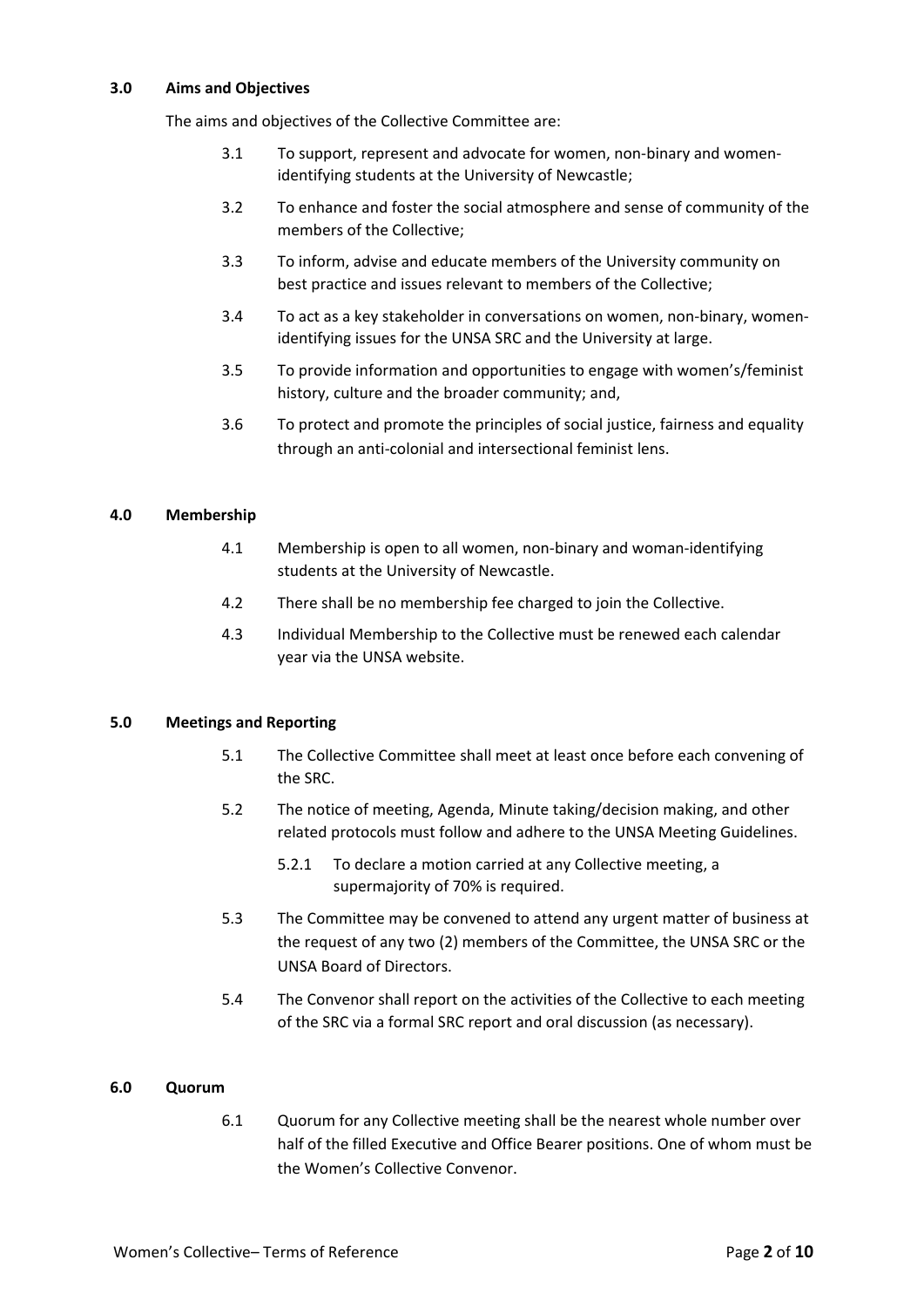### **7.0 Finance and Expenditure**

- 7.1 The Collective must approve any expenditure from its budget at a Collective meeting.
- 7.2 The Collective may approve the use of up to \$100 of its allocated budget which must be ratified at the next meeting.
- 7.3 For larger expenditure, the Convenor must submit a completed UNSA Funding Proposal for approval by either the UNSA SRC or UNSA Board of Directors.
	- 7.3.1 It is expected that the Convenor has the support of the Collective membership.

### **8.0 Collective Executive and Office Bearers**

- 8.1 Office Bearers of the Collective shall constitute:
	- 8.1.1 The Collective Executive comprising of the:
		- i. Convenor;
		- ii. Deputy Convenor;
		- iii. Secretary;
	- 8.1.2 Other Office Bearers comprising of:
		- i. Events & Social Media Officer;
		- ii. Campus Liaison Officer;
		- iii. Wellbeing Officer;
		- iv. Advocacy & Social Justice Officer;
		- v. Queer Women's Officer;
		- vi. Transgender and Gender Diverse Officer;
		- vii. First Nations Officer;
		- viii. Disability & Neurodiverse Officer;
		- ix. Up to two (2) Collective Grievance Officers at the discretion of the Collective.
- 8.2 The Collective may, with consultation and approval from the UNSA SRC and/or UNSA Board of Directors, create additional Office Bearer positions. This must be decided on a needs basis.
- 8.3 Where the Collective deems an Office Bearer position wholly unnecessary, with the exception of the Convenor, Deputy Convenor and Secretary, the Collective may resolve to remove the position after consultation and approval from the UNSA SRC and/or the Board of Directors.
	- 8.3.1 The Collective Convenor must demonstrate extensive and all necessary consultation in their recommendation for removal. This shall be provided by way of a formal paper to either the UNSA SRC or UNSA Board of Directors depending on the nature of the position.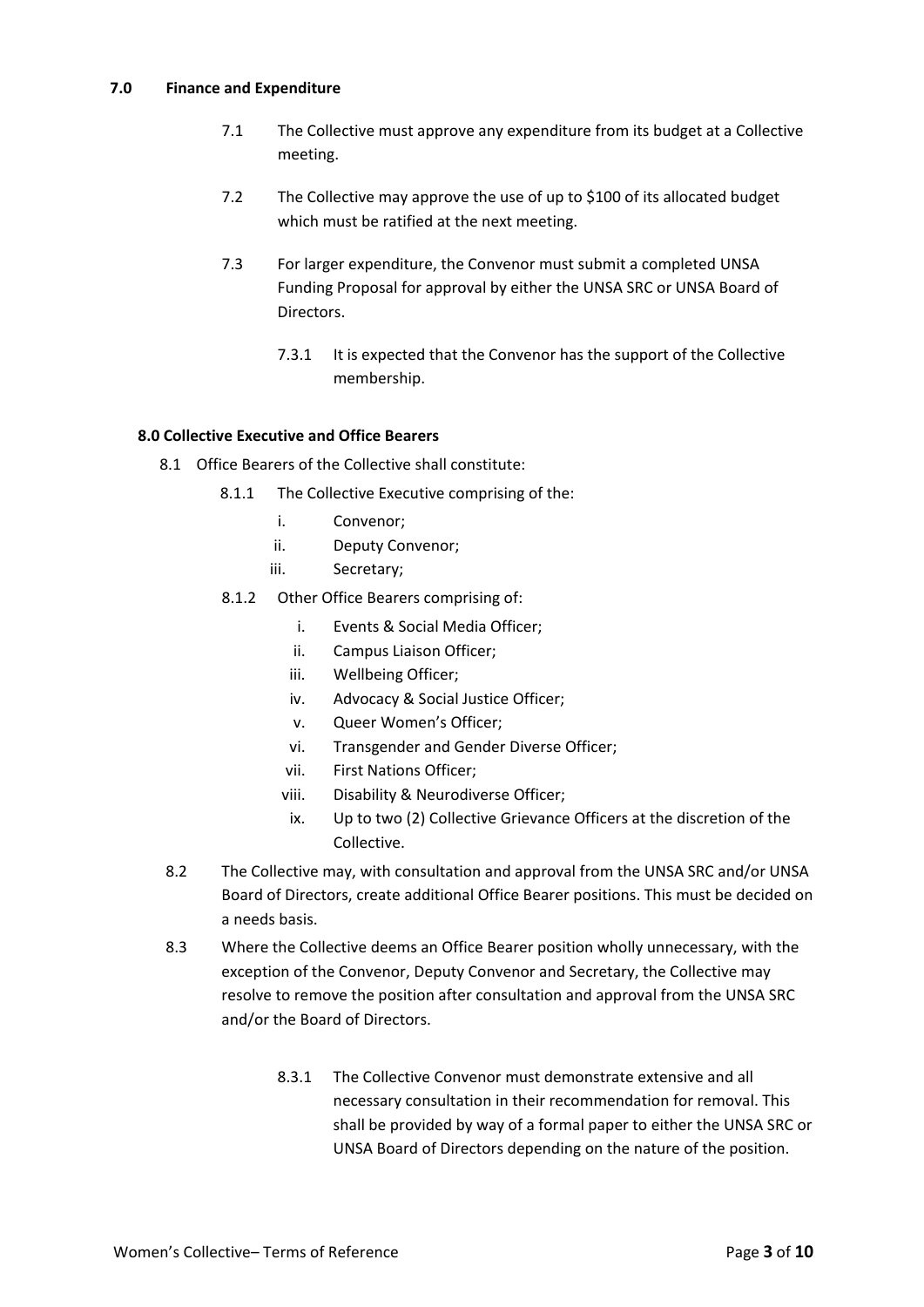8.3.2 The Collective cannot remove any of the Executive positions or the First Nations Officer from its Office Bearing position under any circumstances.

### **9.0 Roles and Responsibilities of Collective Executive Positions**

This section outlines the roles and responsibilities of the Convenor, Deputy Convenor and Secretary. The roles and responsibilities of Office Bearers can be found in the UNSA Women's Collective Roles and Responsibilities document.

### **9.1 Convenor**

- i. Be the chairperson of all Collective meetings;
- ii. Be the spokesperson for the Collective;
- iii. Attend relevant meetings, working groups, committees, and events;
- iv. Notify Collective members of meetings;
- v. Liaise with the UNSA Office to update and maintain the membership list;
- vi. Liaise with the Vice President of Welfare and Wellbeing;
- vii. Liaise with the President where appropriate;
- viii. Ensure the Collective Executive carries out their responsibilities;
- ix. Explain the obligations and rights of Office Bearers to them;
- x. Submit a written report to every UNSA SRC meeting on the activities of the Collective;
- xi. Conduct the duties of any vacant Collective Executive position where appropriate;
- xii. Be responsible for ensuring their collective is compliant with the Collective Governance Framework.

### **9.2 Deputy Convenor**

- i. Be the chairperson for Collective meetings where the Convenor is absent;
- ii. Assist the Convenor in the management of the Collective and its event and activities;
- iii. Assist the Executive and the Office Bearers in the carrying out of their roles;
- iv. Attend UNSA SRC meetings (non-voting and on a needs basis); and
- v. Assist the Convenor in preparing regular reports to the SRC.

### **9.3 Secretary**

- i. Receive and send all external correspondence for the Collective;
- ii. Work with the Convenor to prepare an agenda for all meetings;
- iii. Supervise voting during all meetings except during an election process;
- iv. Take Minutes at meetings;
- v. Manage all of the administrative records of the Collective in conjunction with the Convenor;
- vi. Assist the Convenor in preparing a proposed budget for the Collective;
- vii. Work in conjunction with UNSA Staff and the Convenor to monitor the collectives allocated budget; and
- viii. Liaise with relevant UNSA staff and Executive.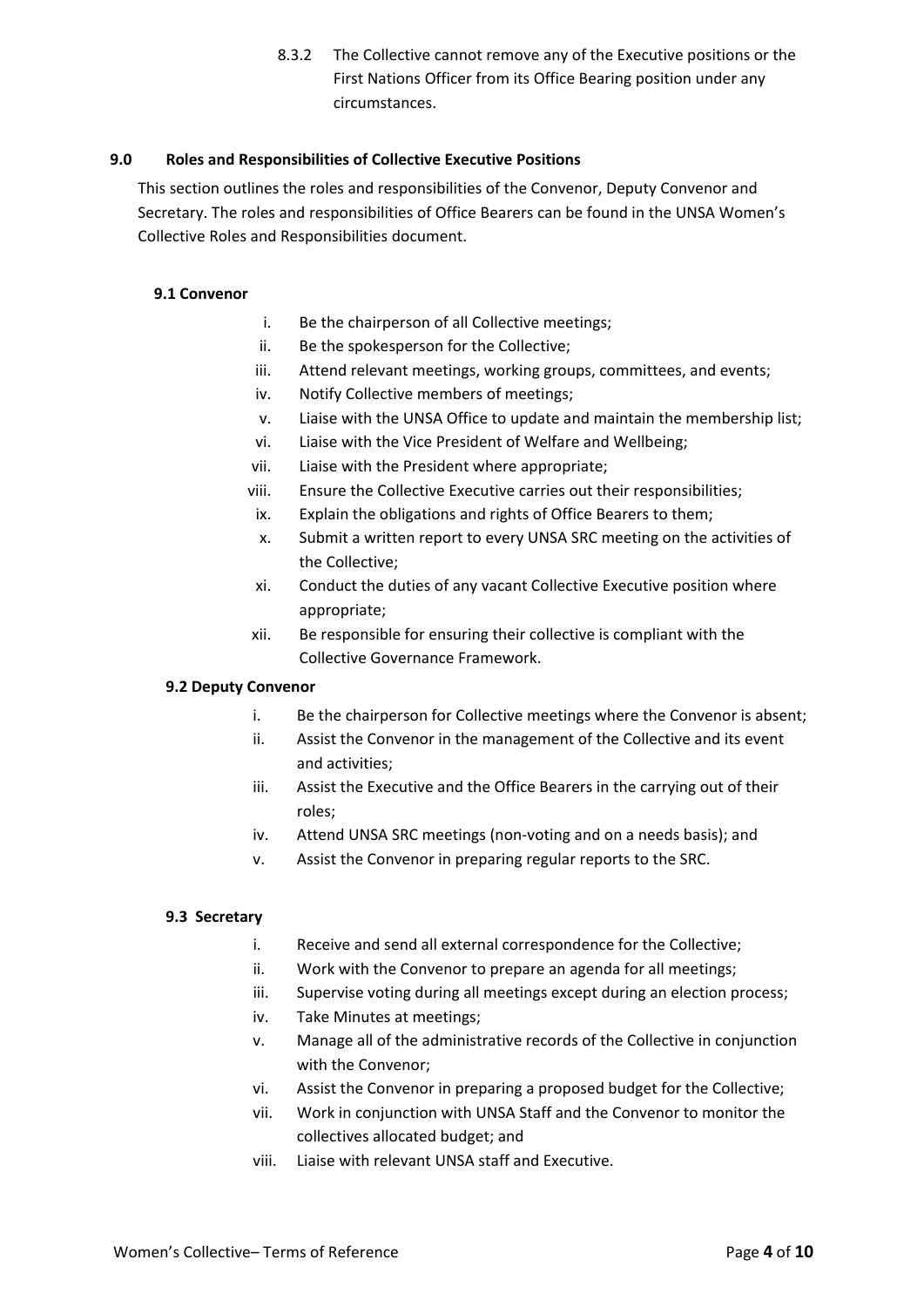#### **10.0 Election of Women's Convenor**

- 10.1. The Women's Convenor is an internally elected position and sits on the UNSA SRC with voting rights.
- 10.2. An external Returning officer will be appointed to oversee the election process. This may be anyone who does not have any active affiliation with the Women's Collective, or any conflicts of interest.
	- i. Where possible, the returning officer will be the Vice-President Welfare and Wellbeing or the UNSA Student Representative Support Manager.
- 10.3. The election must be held during the standard UNSA SRC election period in October/November of each calendar year.
- 10.4 The election will take place in an extraordinary Collective meeting which, apart from disclosure to the Returning Officer, must remain autonomous.
- 10.5. Notification of the nomination period for the position must be sent out at least fourteen (14) days prior to the extraordinary collective meeting.
- 10.6. The nomination period shall be seven (7) days.
	- 10.6.1 Nominations must be returned within the nomination period and must include:
		- i. The student's name;
		- ii. Student number; and
		- iii. A valid Candidate Statement.
	- 10.6.2 A valid candidate statement answers all components of the form and does not exceed the allocated word count. Any returned Candidate Statement that fails to meet the criteria will be deemed invalid until amended at the request of the Returning Officer.
- 10.7. If only one nomination is received, the sole candidate will be elected unopposed.
- 10.8. Where multiple nominations are received for the same position, the Returning Officer will prepare a ballot listing all nominees and schedule an extraordinary collective meeting no less than two (2), but no more than seven (7) days after preparing the ballot.
	- i. The election will be the only item of business during the meeting.
	- ii. This notice of meeting is to be sent to all Collective members and include a list of all nominees and their candidate statements.
	- iii. Where the current Convenor is running for re-election, the duty of Chair is to be delegated to an Executive Member who is not a Candidate.
	- iv. The chair may vote in the election, but only by anonymous ballot.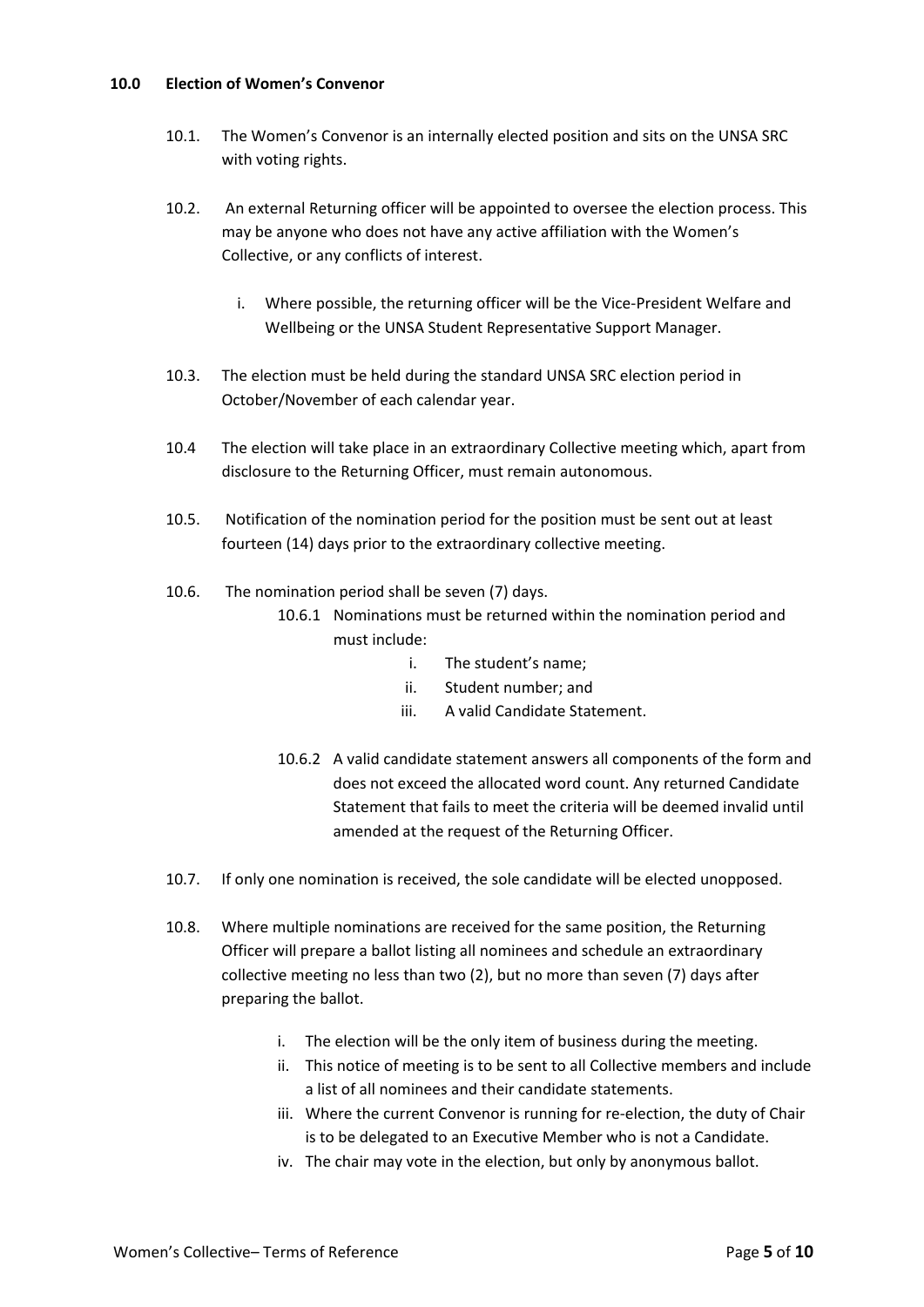- 10.9. The successful nominee will be determined by a simple majority.
	- i. In the event of a tie, the meeting will be terminated, and a new date must be confirmed for election finalisation. This must occur within fourteen (14) days.
	- ii. The tied candidates will be provided by the Returning officer, a list of preselected questions to answer. Which will form the basis of member voting.
	- iii. Candidates will be given at least 48 hours to draft their answers and at the Returning Officer's discretion, may either present these answers in written form (circulated to all voting members before reconvening) OR/ present their answers orally at the rescheduled Collective meeting.
	- iv. A ballot will again be prepared by the Returning Officer and members will be asked to vote on the tied ballot(s). At the discretion of the Returning officer, this process may be a 24 hour open online ballot or an in-person ballot.
	- v. At the rescheduled meeting, whichever candidate receives the majority of member votes will be declared and the election shall be finalised.

# **11.0 Withdrawing from an Executive or Office Bearer Position**

- 11.1 Where a Member holding either an Executive or Office Bearer position wishes to step down from their position and cease all duties, the Member must notify the Collective Convenor in writing outlining their intention to discontinue their role.
	- i. A Member may withdraw from their position at any time for any reason, except for the Collective Convenor whom is required to follow all legal employment policies, processes and any contractual obligations.
- 11.2 Notice of intention to withdraw from their position must be given at least seven (7) business days prior to the Member stepping down.
	- i. The Member is expected to continue in their duties until the seven (7) business day timeframe has passed or until such time as the position is filled, whichever occurs first.
- 11.3 Within twenty-four (24) hours of receiving a Member's written notice, the Collective Convenor must notify the UNSA Returning Officer and a call for nominations will be sent out to the Collective membership.
- 11.4 The nomination period shall be open for at least forty-eight (48) hours and up to a maximum of seven (7) days. This shall be at the Returning Officer's discretion.
- 11.5 Where multiple nominations are received for the same position, the Returning Officer may elect to hold an online vote after the nomination period has ended. This may be done via Zoom or any other conferencing software and voting shall be done via a confidential online ballot.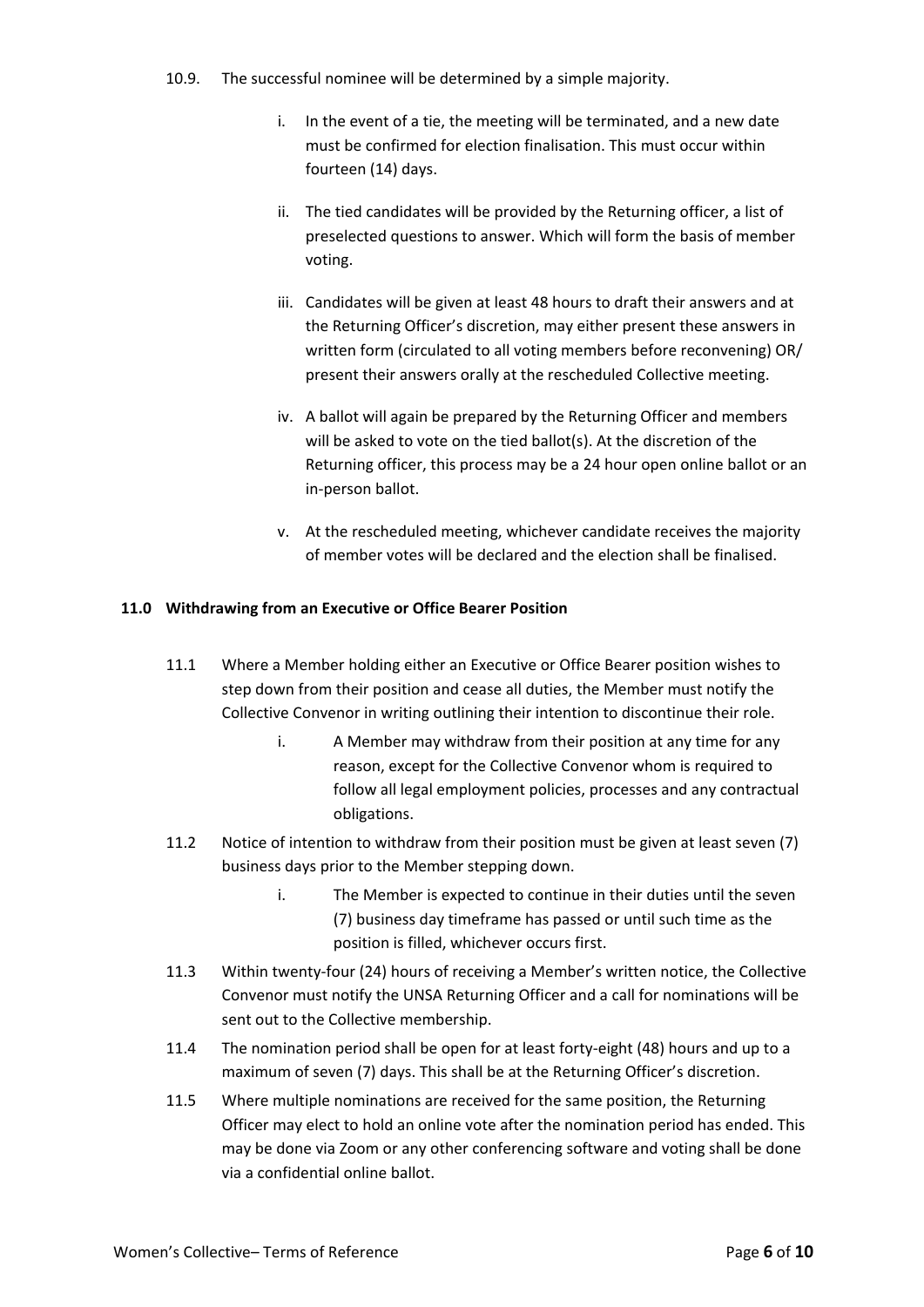- 11.6 Alternatively, the Returning Officer may elect to hold an in person vote during an extraordinary meeting of the Collective.
	- i. All standard election and meeting protocols must be followed in the event of an in person vote. Refer to Section 10.
- 11.7 Where no nominations are received, the position will remain unfilled and enter into an EOI process. The position may be filled when a member is interested and a vote of the Collective has occurred to affirm their appointment.
- 11.8 Where a single nomination is received for a position, the Member will be appointed unopposed.

### **12.0 Collective Code of Conduct**

- 12.1 All Members must act to be inclusive and treat everyone equitably, consistently, and appropriately.
- 12.2. All Members must behave and communicate in a manner that does not offend, degrade, or humiliate.
- 12.3. All Members must show consideration for the property of UNSA and others.
- 12.4. The Collective will not encourage or tolerate bigoted or otherwise hateful behaviour. Sexism, racism, prejudice relating to sexual orientation and gender, religious intolerance, and all other forms of bigotry will not be tolerated.
- 12.5. The Collective will not tolerate drunk and disorderly behaviour that interrupts its events or adversely affects Collective Members.
- 12.6 The Collective and its Members shall at all times adhere to the University of Newcastle Code of Conduct and the UNSA Code of Conduct.
- 12.7 Where necessary, the Collective will escalate any issues or grievances via the appropriate channels, including but not limited to; UNSA support person(s), UNSA President and Campus Care.

# **13.0. Inappropriate Behaviour and Incident Reporting**

- 13.1 Upon becoming aware of an actual or possible issue of unacceptable or concerning conduct occurring i.e. bullying, harassment, violence, threats, damage to property or person, the Collective Convenor must report this to an UNSA support person(s).
	- i. Upon becoming aware of any actual or possible incidents, issues or concerning behaviours, Collective Grievance Officers are required to report these to the Collective Convenor immediately, who will liaise with UNSA supports.
	- ii. Wherever possible the UNSA support person(s) should consist of the Student Representative Support Manager, UNSA Vice-President Welfare & Wellbeing or the UNSA President.
	- iii. All matters raised are strictly confidential.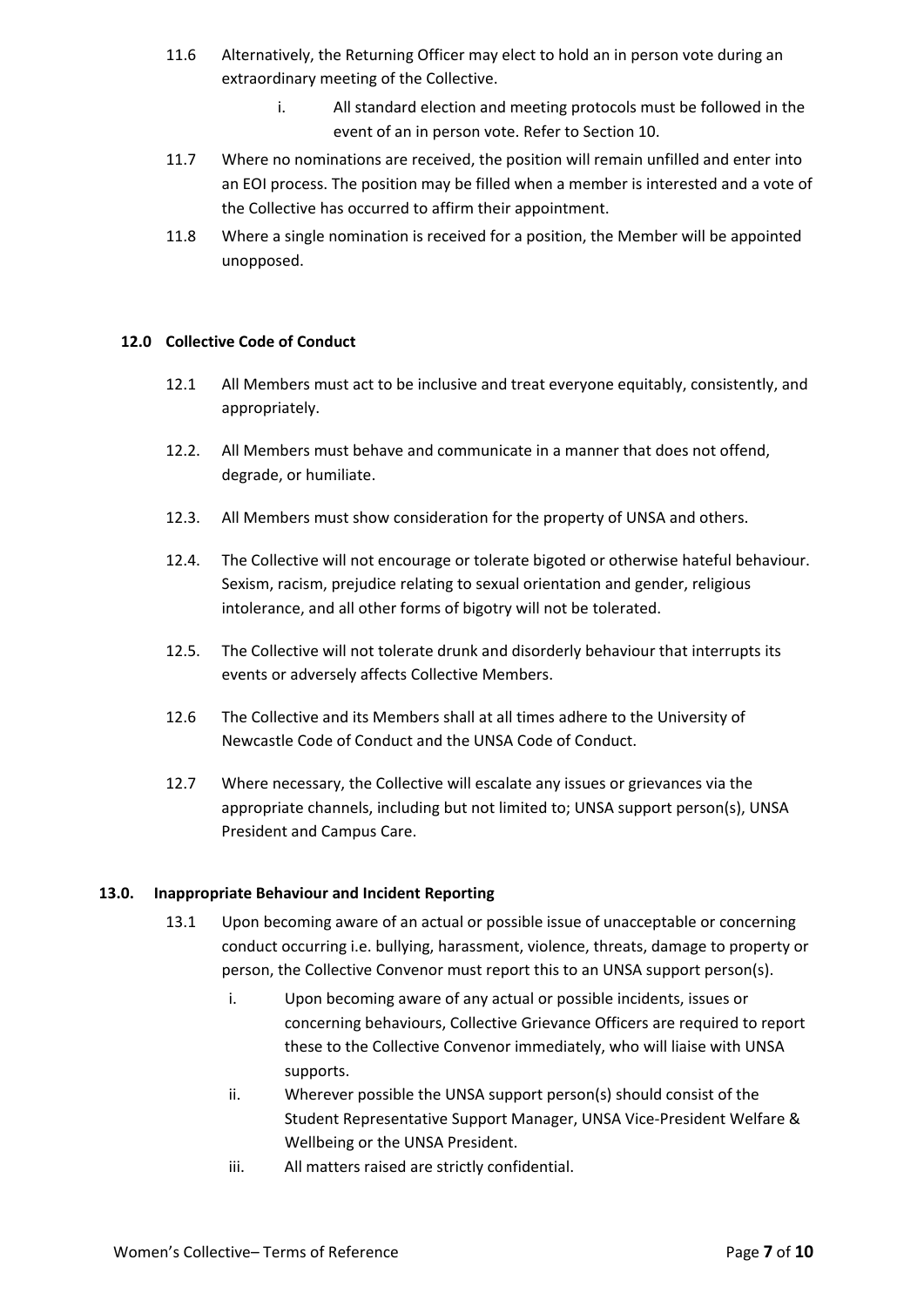- 13.2 In determining the course of action, the Convenor and UNSA supports must refer to UNSA's Escalating and Reporting Concerning Behaviours document which houses the resources available to students in crisis and disputes, as well as the disciplinary, reporting and expulsion related policies and procedures.
	- i. A judgement will then be made as to whether the incident or dispute may be handled by the Collective or whether it requires additional, external intervention.
- 13.3 Collective Grievance Officers may work with the Convenor to address any conflict or disputes arising within the Collective internally if the Convenor and the UNSA support person(s) consider it appropriate.
	- i. In determining whether Grievance Officers may intervene, all relevant parties will refer to UNSA's Escalating and Reporting Concerning Behaviours document.
	- ii. Where an intervention is possible and safe to do so, all relevant parties must work toward a resolution in good faith.
	- iii. The Convenor, UNSA support and Collective Grievance Officers are required to engage other University and UNSA resources in their handling of the dispute if the situation requires it. I.e. Campus Care, Counselling, UNSA Board of Directors.
- 13.4 Where a matter can be resolved within the Collective and not through external involvement, the impacted parties must be given access to a support person of their choosing.

# **14.0. Discipline, Suspension and Expulsion of Members**

- 14.1. Where the conduct of a Member is deemed entirely inappropriate and/or unsafe, the Convenor may, upon their reporting to the UNSA support person(s), formally request suspension or expulsion of the Member.
	- i. The suspension or expulsion of the Member may only be approved in this capacity in extenuating circumstances, such that to continue the Member's involvement in the Collective seriously jeopardises the safety or standing of another Member, the Collective as a whole or the wider community.
	- ii. In such an event, the Convenor and UNSA support cannot in good faith and with safety as the primary concern, continue to allow the Member to operate in the Collective.
	- iii. Where the Convenor and UNSA supports resolve to suspend or expel a Member, the UNSA President and UNSA General Manager should be advised, and Campus Care contacted.
	- 14.2. In other instances of misconduct, the Collective Executive may resolve to suspend or expel a member from the Collective via a 75% majority vote if they have reason to believe the conduct of that member has been in violation with the following:
		- i. The Collectives aims and objectives;
		- ii. The Collectives Code of Conduct;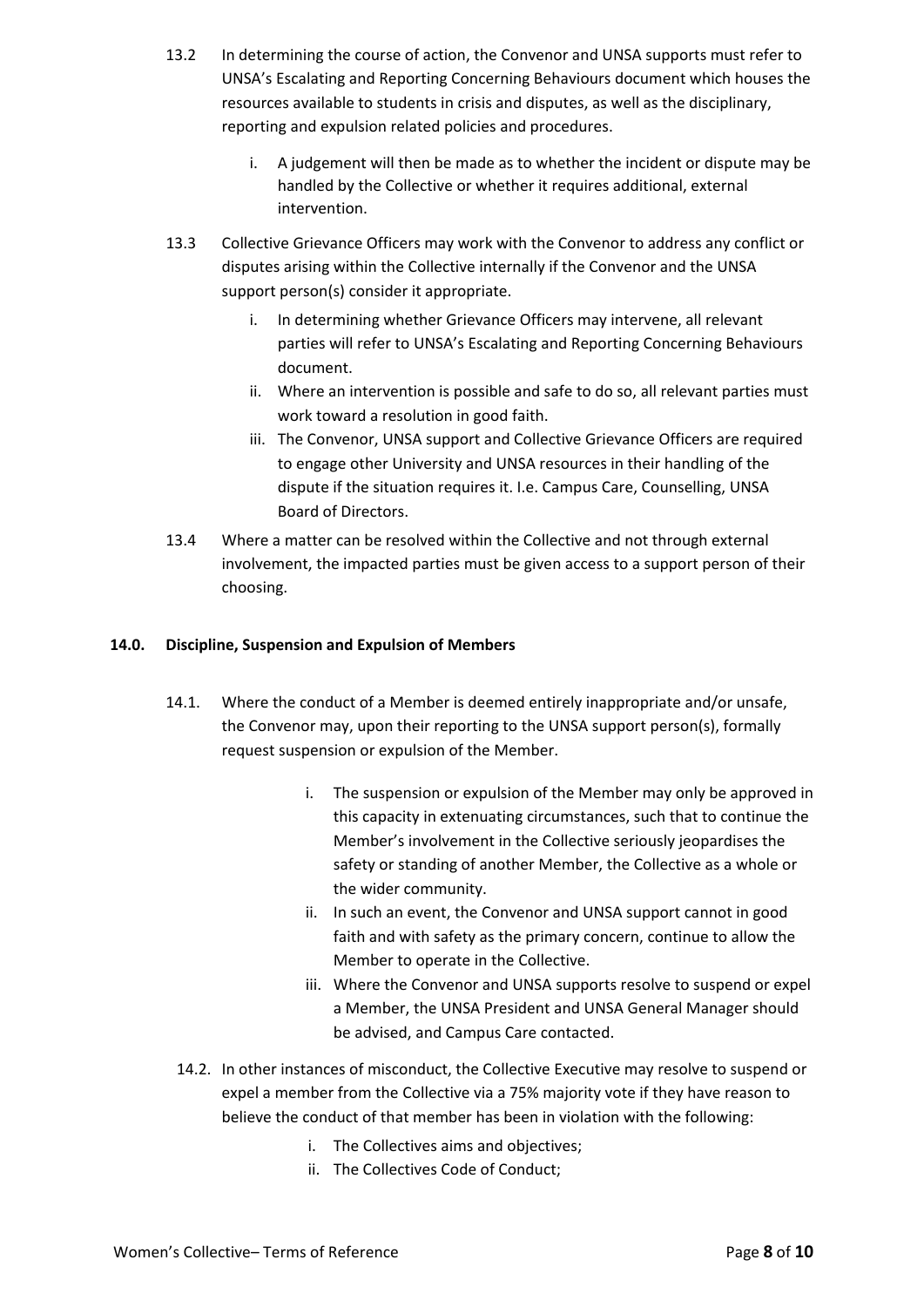- iii. UNSA's policies;
- iv. University of Newcastle's Code of Conduct.
- 14.3. A resolution to suspend or expel a member of the Collective may only take effect:
	- i. If at a meeting of the Collective 75% of the member's present vote in favour of the resolution; or
	- ii. The Member has been afforded the right of appeal as per the UNSA appeals process and the appeal is not upheld.
- 14.4. A meeting of the Collective to consider a resolution to suspend or expel a member must be held not earlier than seven (7) days and not later than fourteen (14) days after the notice has been given to the member in accordance with the following:
	- i. The Secretary must, as soon as practicable, give notice to the Member by way of a formal written notice:
		- a) Setting out the resolution of the Collective and the grounds on which it is based, and stating that the member (or their support person) may address the Collective at the meeting, if appropriate and as determined by the Collective Executive and in consultation with the UNSA support person(s);
		- b) Stating the date, place and time of that meeting; and
		- c) Informing the member that if, at that meeting, the Collective confirms the resolution, they may give notice within forty-eight (48) hours of the meeting if they will appeal to the UNSA Board of Directors.
- 14.5. At a meeting of the Collective to confirm or revoke a resolution, the Collective must:
	- I. Give the member (or their representative) an opportunity to be heard;
		- a) the Collective Executive may also decide in extreme circumstances such as violence, sexual assault or harassment or severe misconduct to only allow the member to give a written statement.
	- i. Give due consideration to any written statement submitted by the member;
	- ii. Determine by resolution whether to suspend or expel the member;
	- iii. In the case of suspension of a member, determine the length of suspension;
	- iv. In the case of expulsion of a member, determine the length of the expulsion, and whether the member will be permitted to apply for membership again after the period of expulsion.

# **15.0. Appeals**

- 15.1. The right to appeal must be lodged within forty-eight (48) hours of notice of expulsion/suspension.
- 15.2. Appeals are considered at an UNSA Board Meeting and voted on by the UNSA Board.